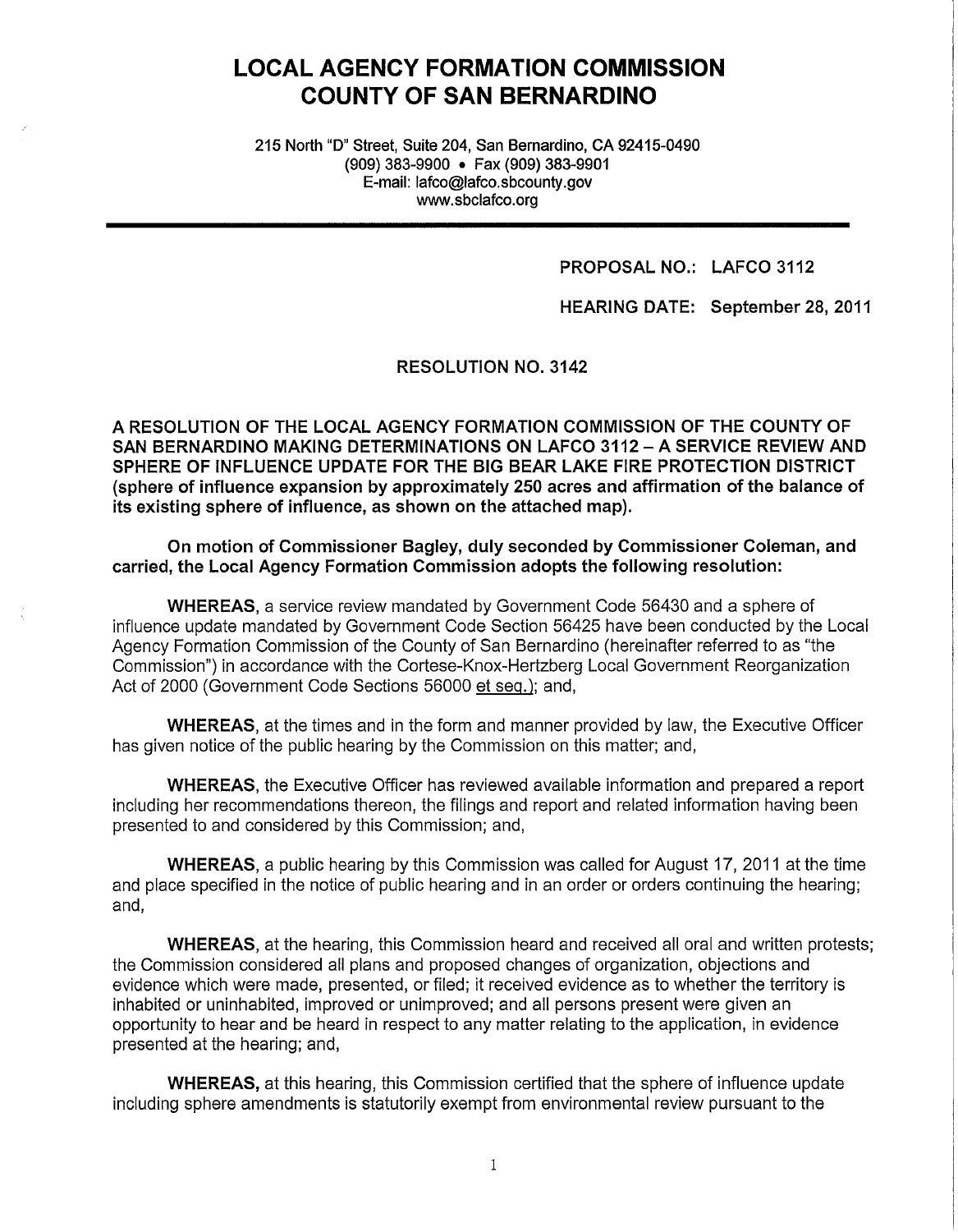provisions of the California Environmental Quality Act (CEQA) and such exemption was adopted by this Commission on August 17, 2011. The Commission directed its Executive Officer to file a Notice of Exemption within five working days of its adoption; and,

**WHEREAS,** based on presently existing evidence, facts, and circumstances filed with the Local Agency Formation Commission and considered by this Commission, it is determined that the sphere of influence for the Big Bear Lake Fire Protection District (hereafter shown as "Big Bear Lake FPO" or the "District") shall be amended as shown on the map attached as Exhibit "A" to this resolution, defined as follows:

- (1) Expand the Big Bear Lake FPD's sphere of influence along the west by approximately 90 acres (Area 1) to include a portion of the lake and along the south by approximately 160 acres (Area 2) to include an area currently within the City's existing sphere of influence; and,
- (2) Affirm the balance of the Big Bear Lake FPD's existing sphere of influence.

**WHEREAS,** the determinations required by Government Code Section 56430 and local Commission policy are included in the report prepared and submitted to the Commission dated August 9, 2011 and received and filed by the Commission on August 17, 2011, a complete copy of which is on file in the LAFCO office. The determinations of the Commission are:

# **1. Growth and population projections for the affected area:**

#### Land Use

The Big Bear Lake FPD's sphere of influence is similar to that of the City of Big Bear Lake ("City"). The only difference is the additional areas outside of the City's corporate boundaries and/or existing sphere totaling approximately 640 acres of public lands. One area is on the District's western edge ( approximately 160 acres) designated as RC (Resource Conservation which allows one unit per forty acres on private lands) and another area is along the District's southern edge (approximately 480 acres) also designated RC. As mentioned earlier, the 160-acre forest land west of the City's boundaries is an area with multiple government land leased residential units and/or cabins.

Within the City, approximately 45% is Single-Family Residential, 6.5% Multiple Family Residential, 13% Commercial and/or Industrial, 3% Public Facilities, 6.5% Open Space, 1 % Rural Residential (which is unincorporated sphere area designated as RC in the County's General Plan), and 25% identified only as Big Bear Lake (which is also within its unincorporated sphere area designated by the County as Floodway). The commercial development within the City, commonly known as the Village, is generally located along Big Bear Boulevard (Interstate Highway 18) and some areas near the lakefront.

#### Population Projections

As previously stated, the Big Bear Lake FPD's sphere of influence is similar to that of the City. Therefore, the growth and population projections for the District are the same as the City.

Both the Department of Finance and the U.S. Census list the 2000 population as 5,438 within the City. For 2010, the U.S. Census lists 2010 population as 5,019 (decrease of 419), and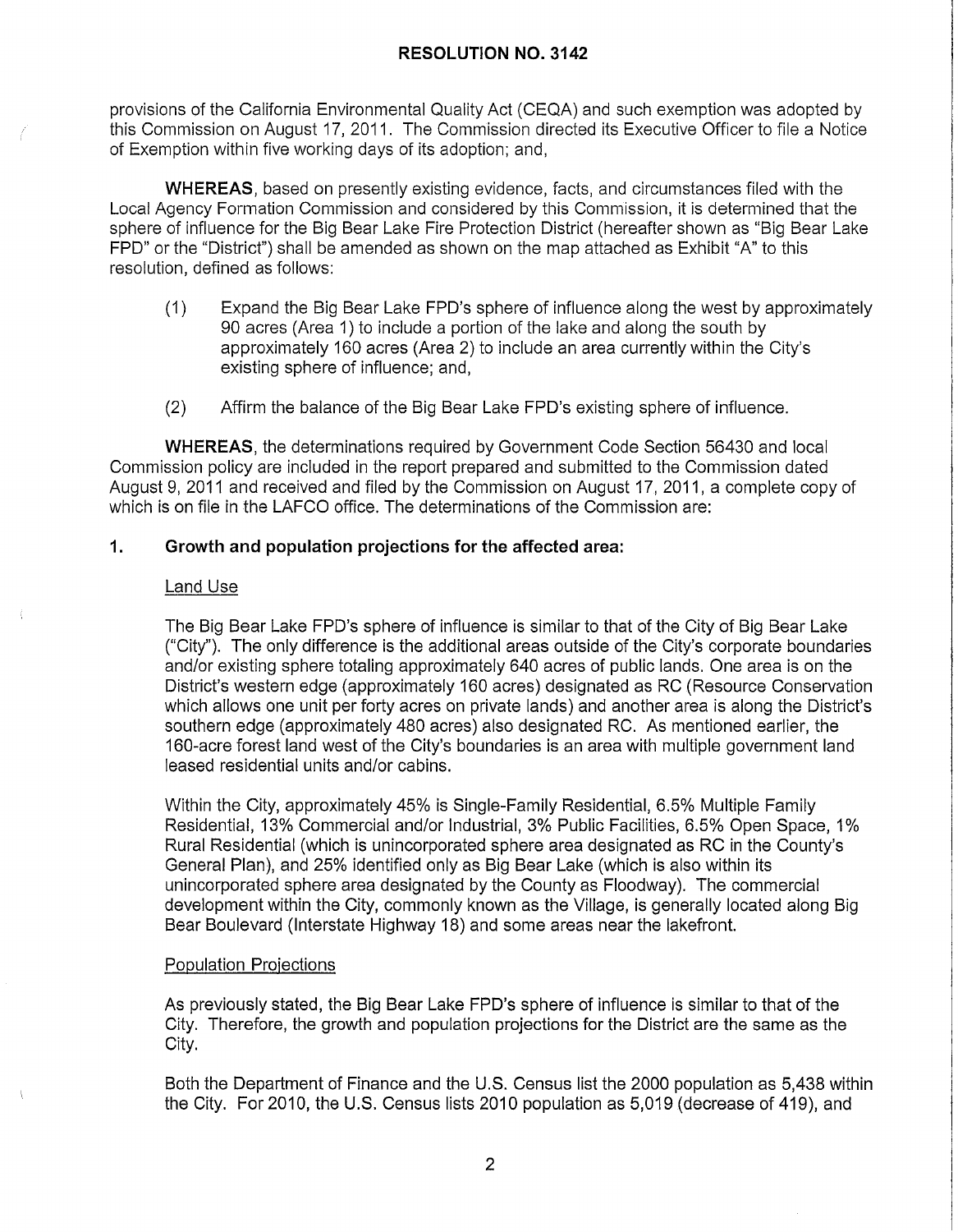the Department of Finance estimates the 2011 population as 5,051. The City states that numerous jobs have been eliminated within the City, due to the recession there has been sparse development for the past two years, and the tourism industry has been significantly impacted by the road closures due to winter storms of the past two years.

However, the community is a year-round resort and tourist destination – estimates indicate that the population can substantially increase during peak weekends. The City states that the City and the entire Valley has to plan as if it were a major suburban community to address peak weekend periods. Not only does this have a significant impact on City services, it also has a long term economic impact on local, state and federal funding formulas that are based on permanent population and not actual demand.

In looking at the City's population projections through 2035, the Southern California Association of Government (SCAG) Growth Forecast from the 2008 Regional Transportation Plan did not reflect the full extent of the current economic and housing conditions. Although not yet adopted, recent figures available from SCAG's Draft Integrated Growth Forecast (May 2011) point towards a more realistic and steady growth through 2035, as shown in the chart below. Again, these figures are for the permanent population and do not take into account seasonal and tourism activities.

| 2020  | 2035  |
|-------|-------|
| 5,619 | 7.001 |

The City's 1995 General Plan describes the City as a mountain resort community. Although the General Plan provides for a wide range of housing options, the majority of the development has been single family housing units. The 2010 Census identifies that from 2000 to 2010, total housing units increased by 11.5% while occupied units decreased by 6.7% and the vacancy rate increased by 18.2%.

Foreclosure activity has affected the nation in general and the City of Big Bear Lake is no exception. According to data obtained from staff of the County of San Bernardino Assessor's Office, from 2004 to 2006 the City had 13 foreclosures. The number rose sharply to 56 in 2007 and escalated to 132, 178, and 162 for the next three years. For the purposes of generally representing the extent of the foreclosure activity, the Department of Finance identifies that there were 9,444 total housing units within the City in 2010. The foreclosure of 541 homes represents 5. 7% of the household units within the City have been in foreclosure since 2004. Even with the current economic conditions, the long-term population trend remains - the City is projected to experience 39% growth through 2035.

#### **2. Present and planned capacity of public facilities and adequacy of public services, including infrastructure needs or deficiencies:**

Bear Valley is protected from fire and disaster by four different full-time fire protection agencies, which include: 1) the Big Bear Lake FPO, which generally serves the City; 2) the Big Bear City Community Services District ("CSD"), which serves the east end of the valley; 3) the San Bernardino County Fire Protection District ("County Fire") and its Mountain Service Zone, which overlays the entire Valley area excluding the City and the CSD's territory but primarily serves the community of Fawnskin and the rest of the North Shore area; and 4) the U.S. Forest Service protecting the surrounding federal forest land for wildland fire purposes. All four agencies provide mutual aid to each other upon request.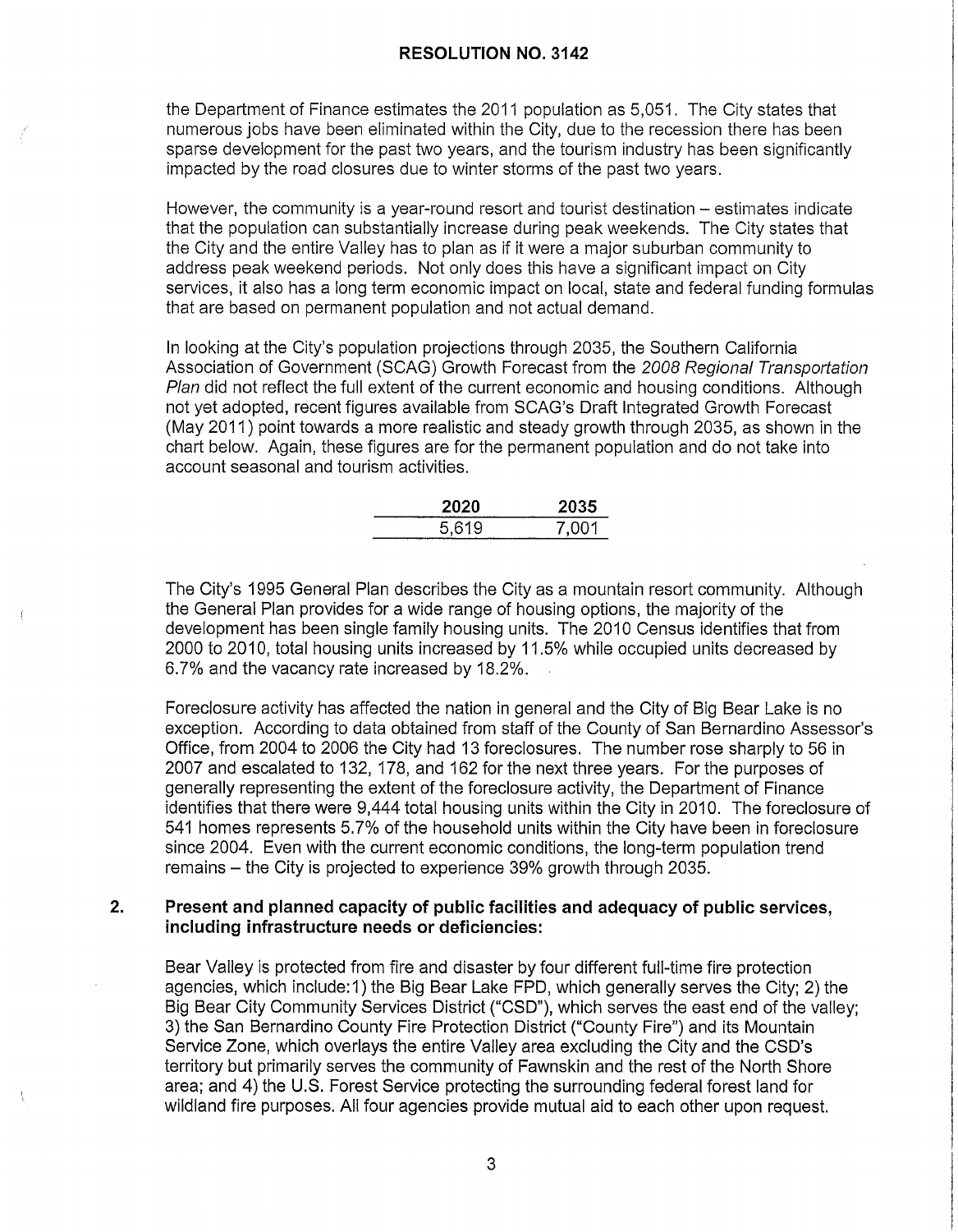Wildland fires are under the jurisdiction of the California Department of Forestry and Fire Protection (Cal Fire) and the U.S. Forest Service, both not subject to LAFCO jurisdiction. Agencies providing fire related information are the Mountain Area Safety Taskforce (a coalition of local, state and federal government agencies, private companies and volunteer organizations in San Bernardino County working together to help prevent catastrophic wildfires) and Fire Safe Council, which provides resources for establishing and maintaining Fire Safe Councils, such as the FSC Handbook, nonprofit and funding information in California.

The Big Bear Lake FPO is empowered to provide services under the Fire Protection District Law, Health and Safety Code Section 13800 et seq. of the State of California, and its District Board, (the City council of the City of Big Bear Lake). Personnel in the District provide service in a diverse area of the County. Challenges range from providing structural fire fighting for residential areas and moderately sized commercial buildings and complexes to supporting wildland fire protection and suppression (responsibility of the U.S. Forest Service). According to the District, the following services are currently provided:

- Fire Protection Services: Structural and Wildland
- Emergency Medical Service
- Ice Rescue
- Public Safety and Self Help Education
- Fire Prevention and Fire Code Enforcement
- Hazardous Material Emergency Response Operational Level
- Other Services Relating to the Protection of Lives and Property
- Public Service

The budget provides for the operation and maintenance of:

- One 24-hour staffed headquarters fire station
- Two outlying Paid Call fire stations
- Three first-line fire engines
- One ladder truck
- One quick attack (brush patrol) unit
- One heavy rescue
- One rescue squad
- Five utility/staff vehicles

Staffing levels are:

• Fire Chief

Å

- Assistant Fire Chief
- Two Administrative Secretaries
- Sixteen Suppression personnel assigned to three shifts
- Fire Prevention Officer
- An allocation for twelve Paid Call Firefighters to better assist Suppression personnel during emergencies. Paid Call Firefighters receive weekly training drills and rotate through weekend shifts for additional training and experience.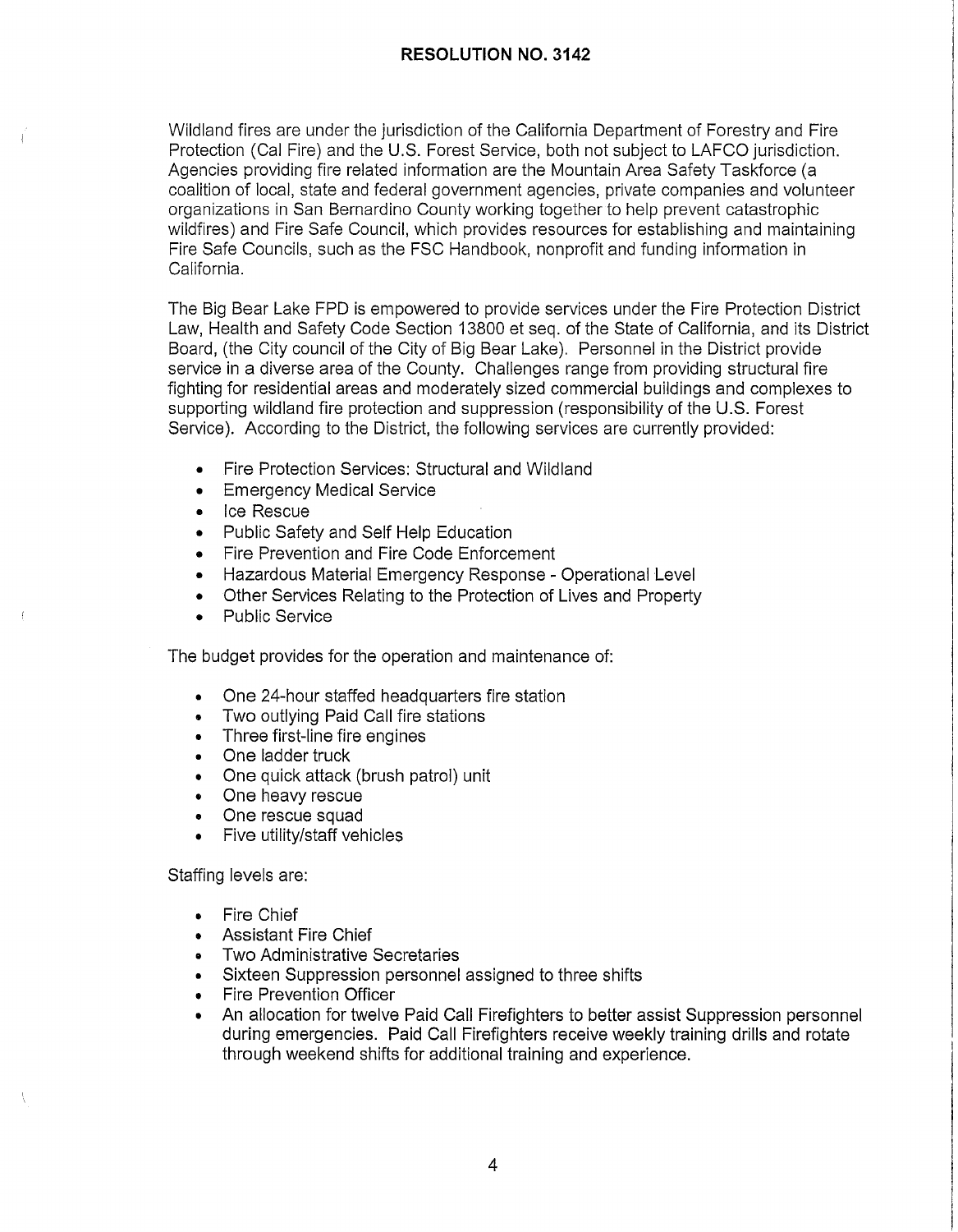The Big Bear Lake FPO is configured in three Fire Management Areas broken into Fire Demand Zones within each management area. Each Fire Management Area is represented by the location of each station. Fire suppression consists of three shifts with five personnel per shift. First call equipment is deployed to deliver initial fire attack and Emergency Medical Services within four to six minutes approximately 70 percent of the time. Annual call volume has increased significantly through the years, with an average response time of five to six minutes from receipt of alarm.

| <b>Fire Stations</b>          | <b>Fire District</b><br>/Agency              | Area Served                                | Equipment                                                                                                                                        | Personnel<br>(number and<br>title)                                                                                                                                            | <b>EMT</b><br>Response<br><b>Capabilities</b> | Availability of<br>ambulance<br>services | Nearest<br>Medical<br>Facilities      |
|-------------------------------|----------------------------------------------|--------------------------------------------|--------------------------------------------------------------------------------------------------------------------------------------------------|-------------------------------------------------------------------------------------------------------------------------------------------------------------------------------|-----------------------------------------------|------------------------------------------|---------------------------------------|
| Big Bear Lake<br>Station #281 | Big Bear Lake<br>Fire Protection<br>District | City of Big<br>Bear Lake 9<br>square miles | Type 1 Engine,<br>75 foot Souint,<br>Type 3 brush,<br>1500 gal Water<br>Tender (WT),<br>medium rescue.<br>2 ambulances,<br>brush quick<br>attack | Fire Chief, Ass't<br>fire chief, Fire<br>Prevention<br>Officer, 2<br>Capt/EMT, 1<br>Capt paramedic,<br>3 engineer<br>EMT, 7<br>firefighter<br>paramedic, 5<br>firefighter EMT | 10 staff                                      | None                                     | Bear Valley<br>Community - 1<br>mile  |
| Big Bear Lake<br>Station #282 | Big Bear Lake<br>Fire Protection<br>District | City of Big<br>Bear Lake                   | 1 type 1 engine                                                                                                                                  | 1 Paid Call<br>Firefighters<br>(PCF)/EMT                                                                                                                                      | 1 staff                                       | None                                     | Bear Valley<br>Community - 4<br>miles |
| Big Bear Lake<br>Station #283 | Big Bear Lake<br>Fire Protection<br>District | City of Big<br>Bear Lake                   | 1 type 1 engine                                                                                                                                  | 4 Paid Call<br>Firefighters<br>(PCF)/EMT                                                                                                                                      | 4 staff                                       | None                                     | Bear Valley<br>Community - 1<br>mile  |

The Big Bear Lake FPO stations include one full time headquarters station (Station 281) and two paid call outlying stations (Stations 282 & 283). The paid call stations were renovated in 1994, following the 1992 earthquake, and are listed in good condition. Station 281 contains the District's administration, is the primary response station, and includes the following equipment:

- Engine-281: 2004 4x4 KME; 1500 gallons per minute ( GPM); 500 gallon tank.
- Truck-281: 2001 Emergency One; 75 Ft. Aerial; 1500 GPM; 500 gallon tank
- Brush Engine 281: 2003 4x4 Pierce; 500 GPM; 500 gallon tank
- Rescue 281: 2006 4X4 Pierce/International; CA Office of Emergency Services heavy rescue cache
- Water Tender-281: 2005 Pierce/International 1200 gallon tank
- IS-281: Incident Support Unit
- Squad-281: 1995 4x4 Dodge Ram
- 3100: 2006 4x4 Ford Explorer; Staff Vehicle
- 3101: 2006 4x4 Ford Explorer; Staff Vehicle
- Fire Prevention-281: 2000 4x4 Ford Explorer; Staff Vehicle
- Utility-281(quick attack): 2001 4x4 Dodge Ram 2500 Pickup

Currently Big Bear Lake FPO has automatic aid and mutual aid agreements with the CSD, Arrowbear Park Fire Protection District, Crest Forest Fire Protection District, U.S. Forest Service, and County Fire. The Big Bear Lake FPO also provides emergency services to areas outside its jurisdictional boundaries.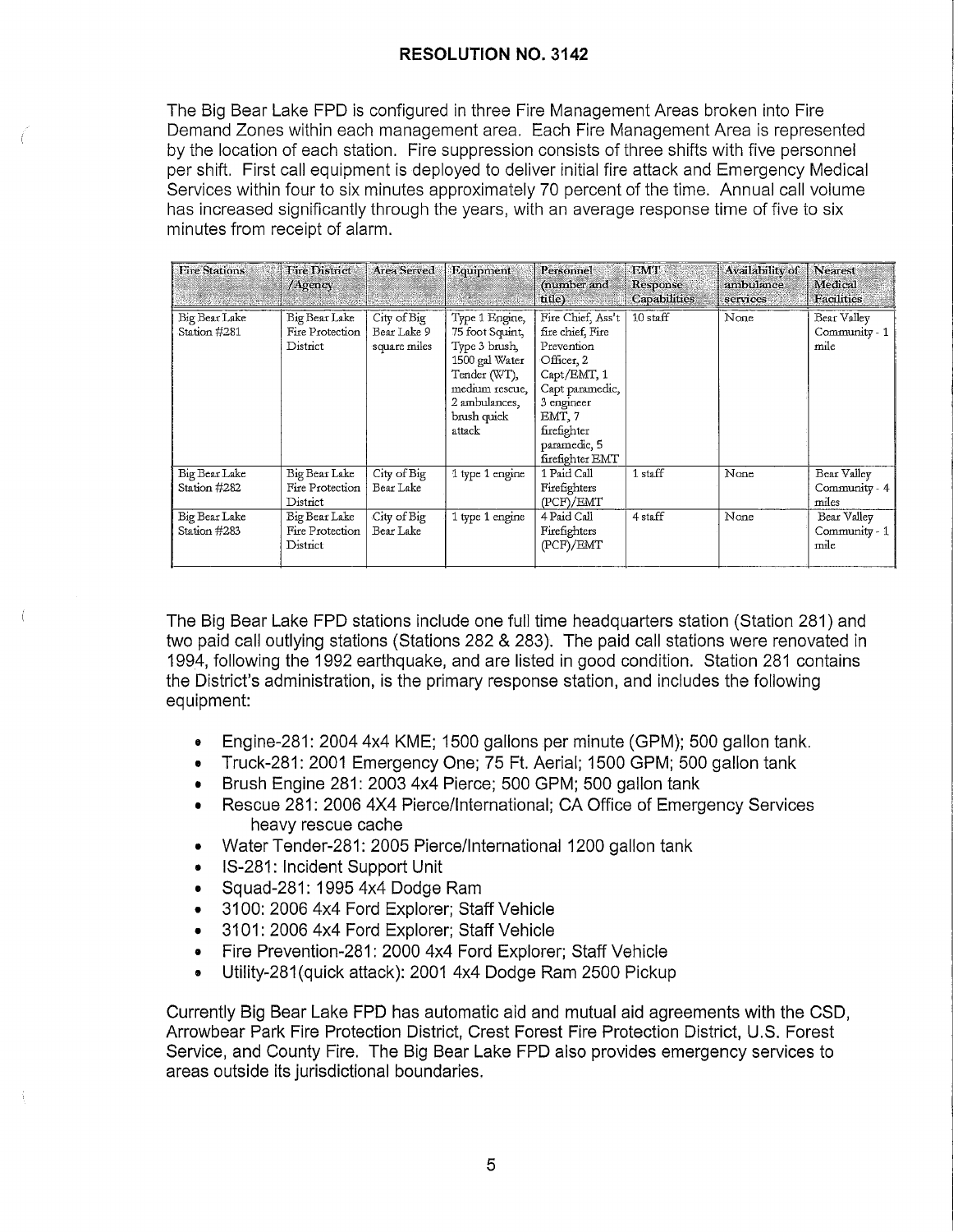Training for full-time personnel is a high priority with a goal of 240 hours per year for each suppression member. This includes 24 hours dedicated to safety training and 24 hours dedicated to hazardous materials training. The Big Bear Lake FPD also has an in-house Department of Motor Vehicles-approved driver training program which meets the criteria for Class 'B' commercial drivers' license testing. Paramedic, emergency medical technician, and CPR re-certifications are ongoing, including twelve hours of continuing education units required per employee per year with a written and skills re-certification test every four years. The District's EMS Coordinator provides this training. Approximately half of the District's members have obtained California State Fire Marshal ("CSFM") Fire Officer certification with other members working toward this goal. Captains and above are strongly encouraged to take CSFM Chief Officer level courses and to apply to the National Fire Academy for advanced management courses that are provided by the Federal government.

The Big Bear Lake FPD responds with fire apparatus to all reported medical emergencies and rescue situations. All firefighters assigned to fire apparatus are certified as emergency medical technicians. These individuals respond along with paramedic ambulances to medical service requests. The District responds to more medical aid service requests than any other type of call, which is typical for fire agencies. In 2010, the District responded to 1,757 calls. The median response time was 6.1 minutes and the mean response time was 7.0 minutes. The vast majority of situations were for emergency medical services, not including vehicle accidents with injuries. According to the District, while it expects to experience increased call volume, the current infrastructure (number of stations and apparatus) will support the corresponding increase in demand for service; however, there will be a need to increase staffing levels to meet the increased call volume.

The Big Bear Lake FPD interacts with the City's Department of Water and Power ("DWP") providing water for fire protection. The sources of supply are typically local wells, watershed runoff, and storage tanks. The DWP has been upgrading areas that are deficient in fire flow requirements in conjunction with District reviews and recommendations. Markings are provided to locate each fire hydrant during normal and snow season.

The Big Bear Lake FPD supports a volunteer organization designed to help people help themselves and others in a time of a crisis called Community Emergency Response Team ("CERT"). According to the CERT website (www.bbvcert.org) CERT is a positive and realistic approach to emergency and disaster situations where citizens may initially be on their own and their actions can make a difference. While people will respond to others in need without the training, one goal of the CERT program is to help them do so effectively and efficiently without placing themselves in unnecessary danger. In the CERT training, citizens learn to:

- manage utilities and put out small fires,
- treat the three medical killers by opening airways, controlling bleeding, and treating for shock,
- provide basic medical aid,
- search for and rescue victims safely,
- organize themselves and spontaneous volunteers to be effective, and
- collect disaster intelligence to support first responder efforts.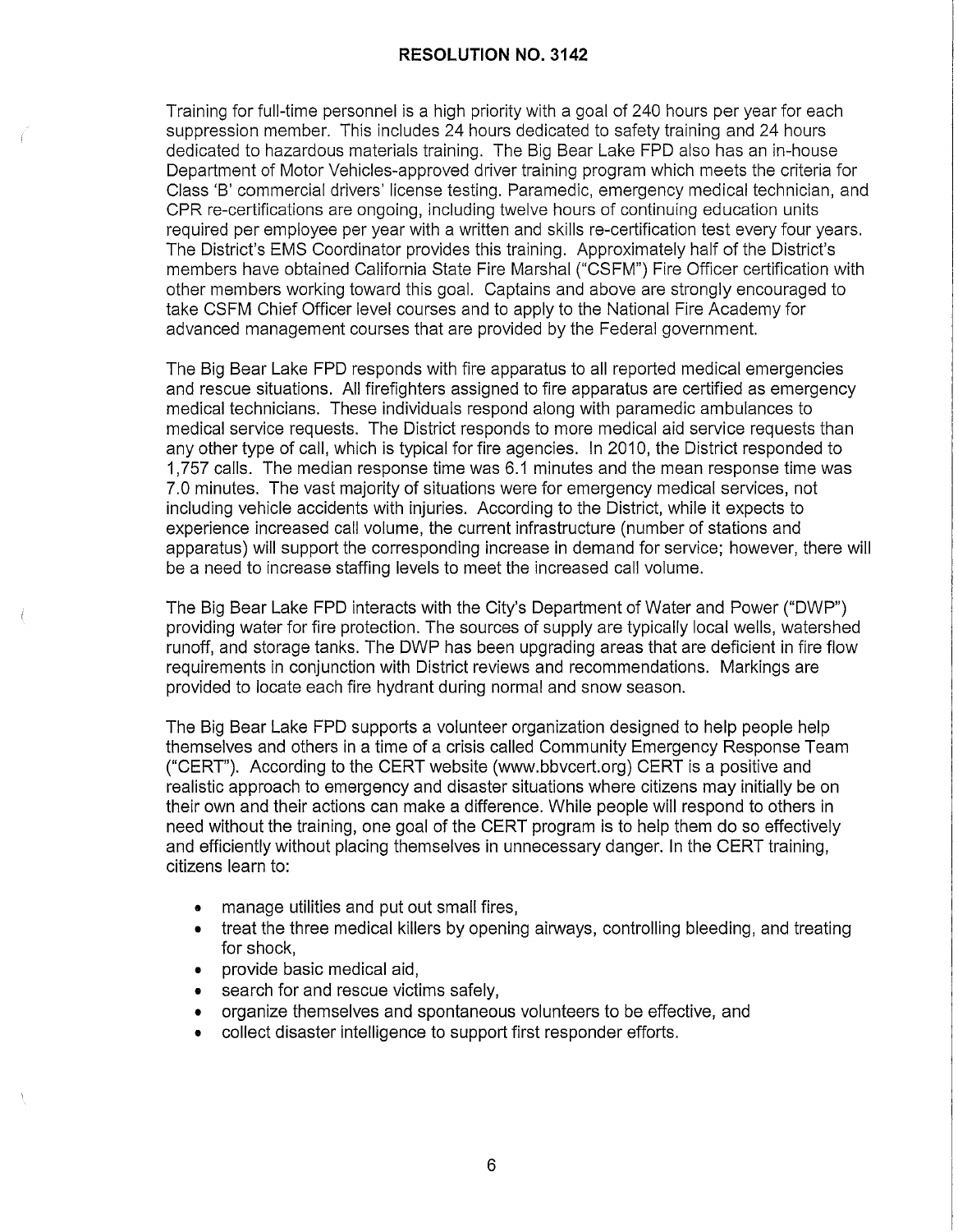# **3. Financial ability of agencies to provide services:**

The Commission reviewed the Big Bear Lake FPD's budgets and audits, State Controller reports for special districts, and County filing records.

#### Net Assets and Fund Balances

In reviewing the financial documents, the Big Bear Lake FPO has been operating with an annual positive change in net assets from FY 2005-06 through FY 2008-09, as shown on the chart below. For the recent fiscal year, District expenditures of \$4,774,023 exceeded revenues of \$4,723,546 program resulting in a decrease in net assets of \$50,477. According to the District's FY 2009-10 financial statements, this decrease is primarily due to the decline in assessed property values reducing the property tax levy available to fund the cost of operations. As of June 30, 2010, Big Bear Lake FPO had \$8.8 million in net assets. Not including capital assets value and debt, the District had roughly \$3.9 million in unrestricted net assets.

|                         | 2005-06     | 2006-07     | 2007-08     | 2008-09     | 2009-10     |
|-------------------------|-------------|-------------|-------------|-------------|-------------|
| <b>Net Assets</b>       |             |             |             |             |             |
| Invested in capital     |             |             |             |             |             |
| assets –                |             |             |             |             |             |
| net of related debt     | 3.917.267   | 4,972,034   | 4,801,980   | 4,643,420   | 4,847,802   |
| Unrestricted            | 2,608,859   | 3,178,149   | 3,762,792   | 4,195,390   | 3,940,531   |
| <b>Total Net Assets</b> | \$6,526,126 | \$8,150,183 | \$8,564,772 | \$8,838,810 | \$8,788,333 |

Considering net assets does not indicate if an agency has enough cash and cash equivalents to operate short and long-term operations. In looking at the District's fund balance, the same trend occurs as for net assets - an increase from FY 2005-06 through FY 2008-09 with a decrease in FY 2009-10. Even with the decrease in fund balance for the last fiscal year, overall the District's fund balance has increased by 47% since FY 2005-06.

|                     | 2005-06     | $2006 - 07$ | 2007-08     | 2008-09     | 2009-10  |
|---------------------|-------------|-------------|-------------|-------------|----------|
| <b>Fund Balance</b> | \$2.909.559 | \$3.615.980 | \$4,240,785 | \$4.516.898 | \$4,274. |

In 2002, the district adopted a resolution to maintain a minimum of \$500,000 in its undesignated fund balance (Resolution FP2002-04). A breakdown of the Fund Balances as of June 30, 2010 is as follows:

| <b>Fund Balances:</b>                       |           |
|---------------------------------------------|-----------|
| Reserved:                                   |           |
| Reserved for encumbrances                   | 6.251     |
| Reserved for compensated absences           | 334,428   |
| Unreserved:                                 |           |
| Unreserved, reported in nonmalor:           |           |
| Designated for self-insurance               | 43,469    |
| Designated for future expenditures          | 463.795   |
| Designated for capital improvement projects | 1,257,668 |
| Designated for cash flows                   | 500.000   |
| Undesignated                                | 1,669,347 |
|                                             |           |
| <b>Total Fund Balances</b>                  | 4,274,958 |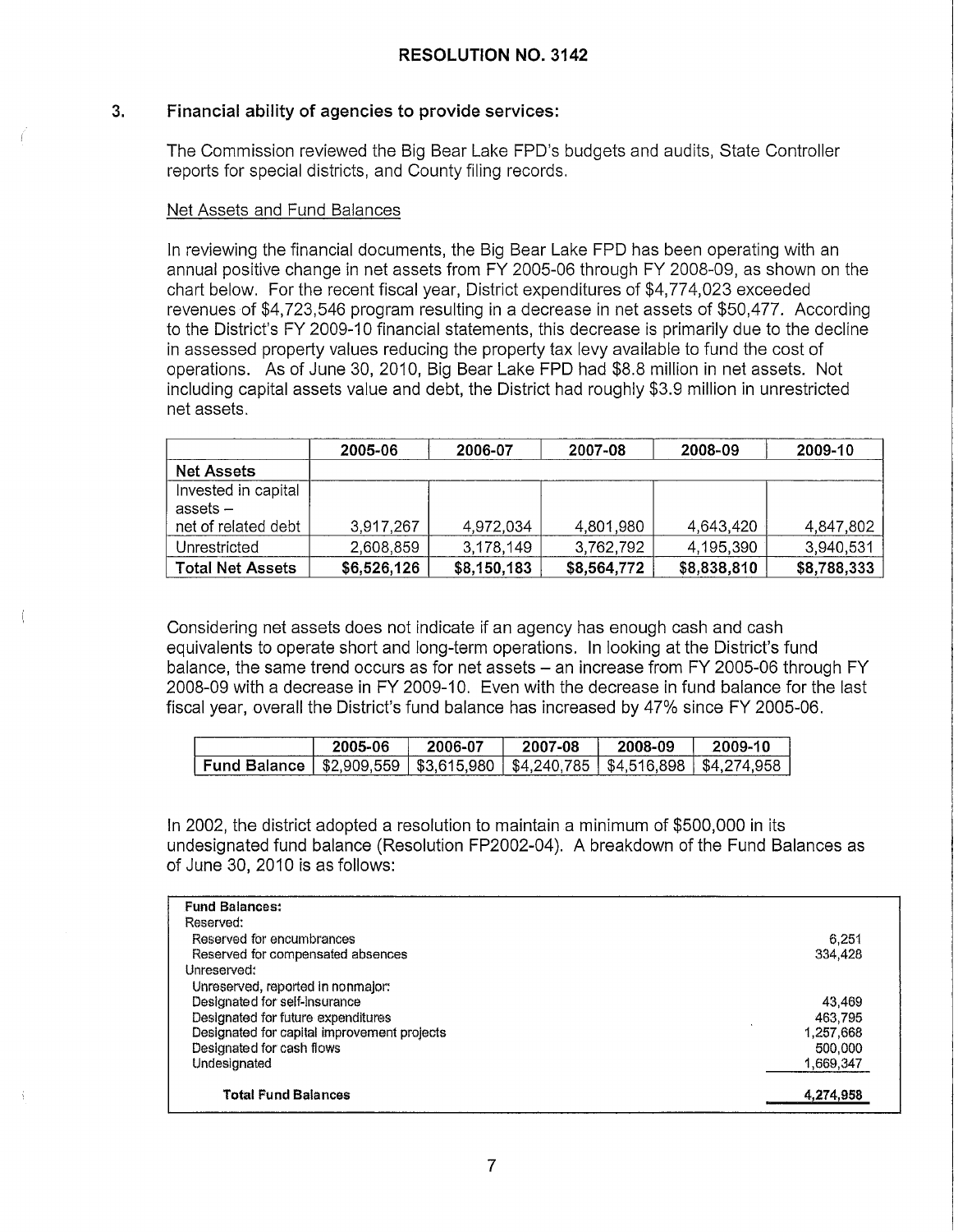#### Revenues and Expenditures

Property tax revenues are the primary source of funds for the District. With the downturn in the economy, assessed valuations have declined causing a decrease in property tax revenues. As a result of this decline, the District has to look to its fund balance to fund current operations. Additionally, the District also lost its growth money with the creation of the City's Redevelopment Agency ("RDA") in 1985. The City RDA did not establish a customary pass though agreement with the District to ensure the District realized the incremental growth of property tax. According to the City, in an effort to address the fiscal impact of the existence of the City RDA on the District (and consistent with redevelopment law), the City RDA agreed in 1992 to pay for the land (\$535,000) necessary for development of the District's main fire station on Big Bear Boulevard. Additionally, in 2006, the City RDA agreed to pay off the remaining lease for the fire station of approximately \$905,000 thereby also saving the City approximately \$700,000 in future interest payments." Though the District receives less annual revenue the current agreement has offset a substantial amount.

Additional sources of income include limited additional fees charged for services which include annual business inspections, permits, plan checks, and medical emergency responses, which was adopted in 1999.

The chart below, taken from the FY 2009-10 financial statements, shows the revenue and expenditure categories with respective amounts. In looking at the past five financial statements, the types of revenues and expenditures have generally remained constant in percentage terms.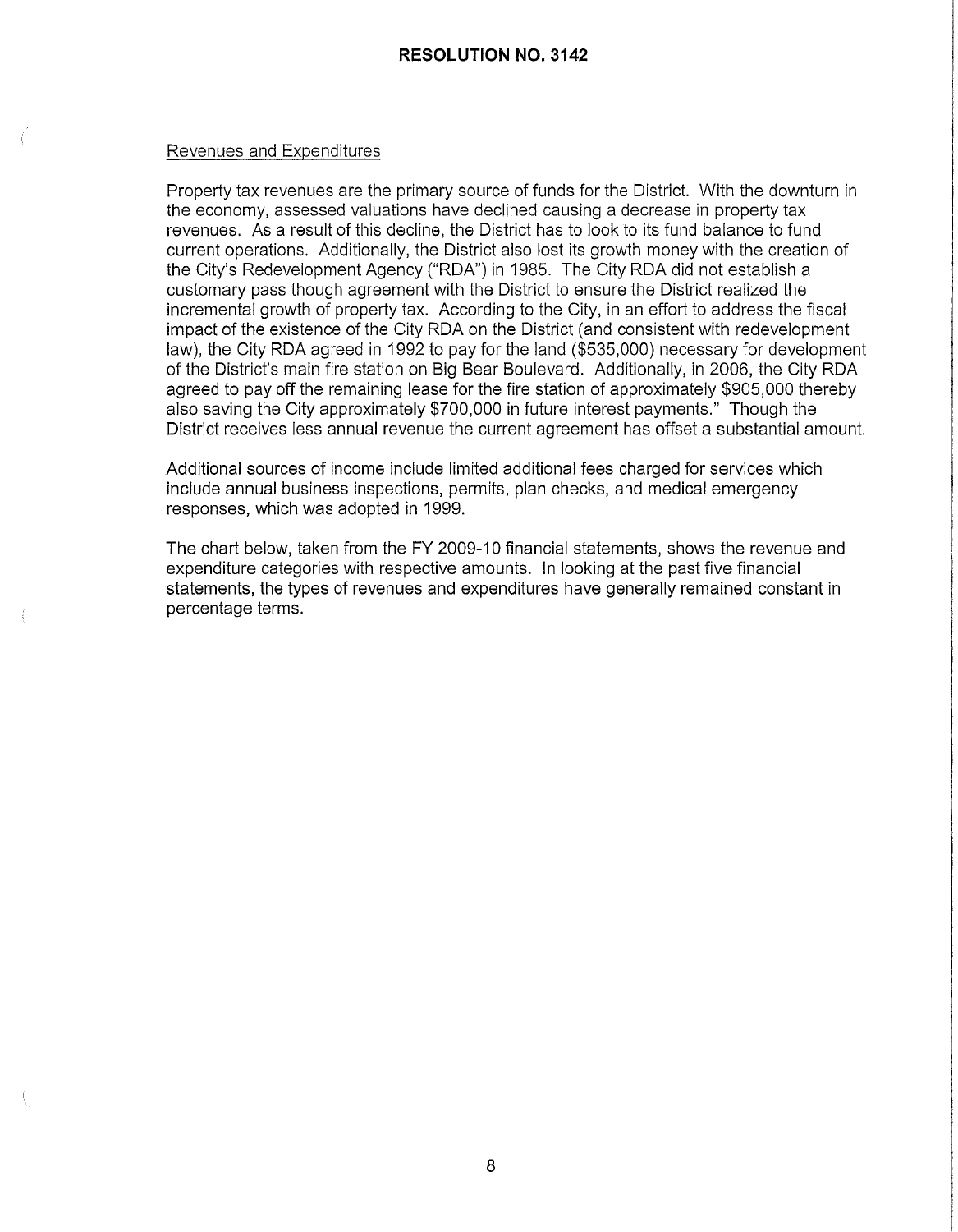|                                            |   | General Fund |
|--------------------------------------------|---|--------------|
| Revenues:                                  |   |              |
| Taxes                                      | Š | 3,785,844    |
| Licenses and permits                       |   | 20,905       |
| Intergovernmental                          |   | 422,960      |
| Charges for services                       |   | 387,765      |
| Use of money and property<br>Contributions |   | 53,221       |
| Developer participation                    |   | 20<br>23,014 |
| Miscellaneous                              |   | 4,199        |
|                                            |   |              |
| <b>Total Revenues</b>                      |   | 4,697,928    |
| <b>Expenditures:</b>                       |   |              |
| Current:                                   |   |              |
| Public safety                              |   | 4,682,270    |
| Capital outlay                             |   | 282,711      |
|                                            |   |              |
| <b>Total Expenditures</b>                  |   | 4,964,981    |
| Excess (Deficiency) of Revenues            |   |              |
| Over (Under) Expenditures                  |   | (267,053)    |
|                                            |   |              |
| Other Financing Sources (Uses):            |   |              |
| Transfers in                               |   | 25,000       |
| Proceeds from sale of capital asset        |   | 113          |
|                                            |   |              |
| <b>Total Other Financing Sources</b>       |   |              |
| $(U$ ses $)$                               |   | 25,113       |
|                                            |   |              |
| Net Change in Fund Balances                |   | (241, 940)   |
|                                            |   |              |
| Fund Balances, Beginning of Year           |   | 4,516,898    |
|                                            |   |              |
| <b>Fund Balances, End of Year</b>          | S | 4,274,958    |
|                                            |   |              |

#### Long-Term Debt

As of June 30, 2010, the District had total debt outstanding of \$334,427 representing the value of accumulated earned time off ( compensated absences). The District does not have any bonded indebtedness.

#### Other Information

In reviewing the Big Bear Lake FPD's budgets submitted for this review, the budgets include at least one year's worth of actual financial data, as recommended by the Best Practices of the Government Finance Officers Association.

Government Code Section 26909 requires all districts to provide for regular audits; the Big Bear Lake FPD conducts annual audits and meets this requirement. Section 26909 also requires districts to file a copy of the audit with the county auditor within 12 months of the end of the fiscal year. According to records from the County Auditor, the last audit received was in October 2010 for FY 2008-09. However, the District has informed LAFCO that it has provided the FY 2009-10 audit to the County Auditor.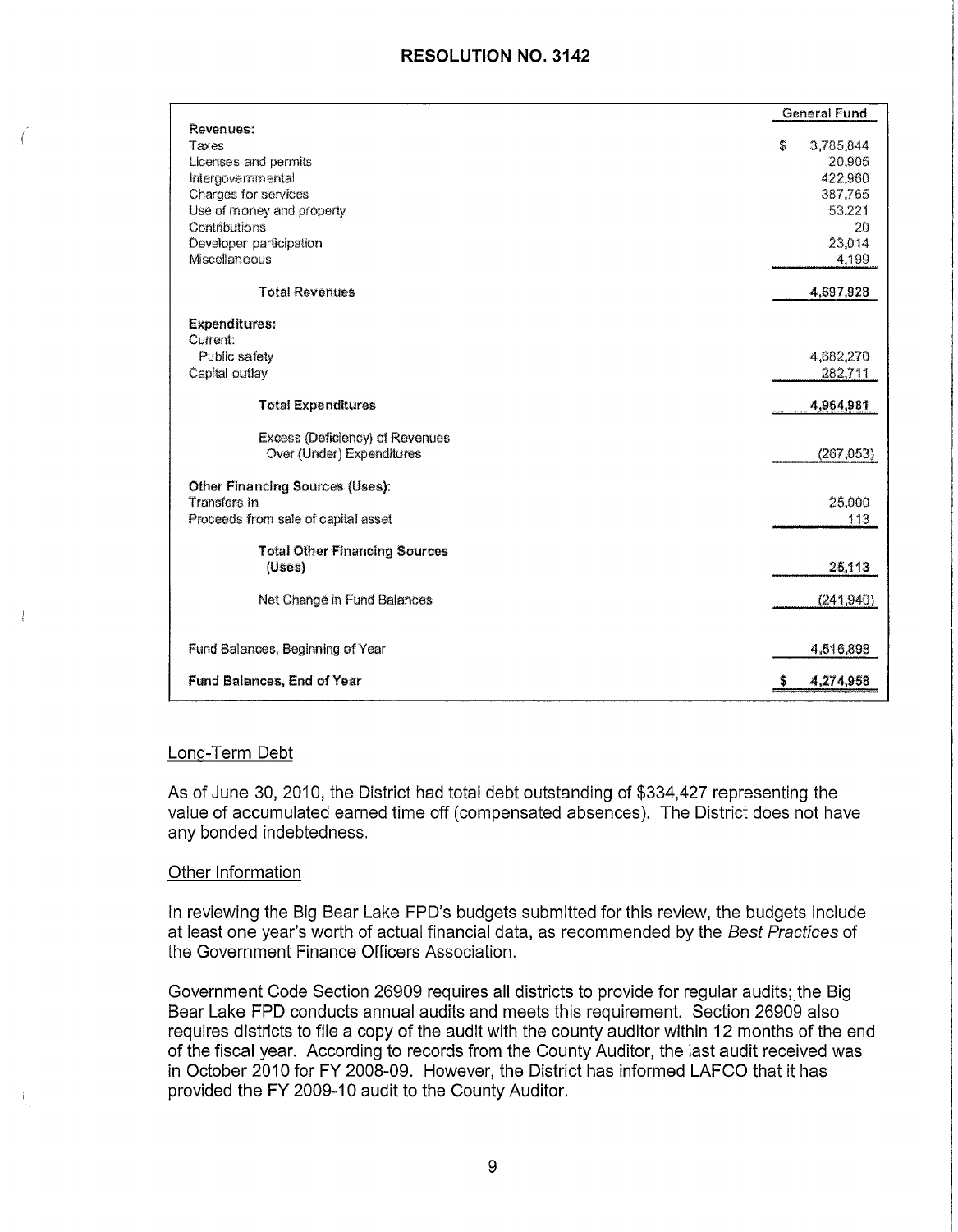The FY 2009-10 financial statements identifies a zero net pension obligation to SBCERA, and the financial statements do not identify if the District has an obligation to provide for postemployment health care benefits of retirees.

Under Article XIIIB of the California Constitution (the Gann Spending Limitation Initiative), the District is restricted as to the amount of annual appropriations from the proceeds of taxes, and if proceeds of taxes exceed allowed appropriations, the excess must either be refunded to the State Controller, returned to the taxpayers through revised tax rates or revised fee schedules, or an excess in one year may be offset against a deficit in the following year. According to the FY 2009-10 financial statements, based on calculations by District Management, proceeds of taxes did not exceed related appropriations for the fiscal year ended June 30, 2010. Furthermore, Section 5 of Article XIIIB allows the District to designate a portion of fund balance of general contingencies to be used in future years without limitation.

# **4. Status of, and opportunities for, shared facilities:**

The Big Bear Lake FPO indicates that it does not share any facilities with other agencies. However, the Big Bear City Community Services District provides ambulance service within the boundaries of the District. Additionally, opportunities exist to share facilities with adjacent fire providers.

#### **5. Accountability for community service needs, including governmental structure and operational efficiencies:**

#### Local Government Structure and Community Service Needs

Big Bear Lake FPO is a subsidiary district of the City of Big Bear Lake, thus it is governed by the City Council as the ex-officio board of directors. The current board, their positions, and terms of office are shown below. The Fire Chief is responsible for the administration of the District affairs.

| <b>Board Member   Title</b> |            | <b>Term</b> |
|-----------------------------|------------|-------------|
| Jay Obernolte               | Chair      | 2014        |
| David Caretto               | Vice-Chair | 2014        |
| Liz Harris                  | Member     | 2012        |
| <b>Rick Herrick</b>         | Member     | 2014        |
| Bill Jahn                   | Member     | 2012        |

City Council/District Board meets on the second and fourth Mondays of the month at 6:30pm at the City Civic Center. The City Council convenes joint or separate meetings as the Council or the respective board of directors as necessary. The public is invited to all open session meetings. The budget is approved by the City Council/District Board at a public hearing, and financial reports are presented quarterly to the City Council/District Board by the Finance Director.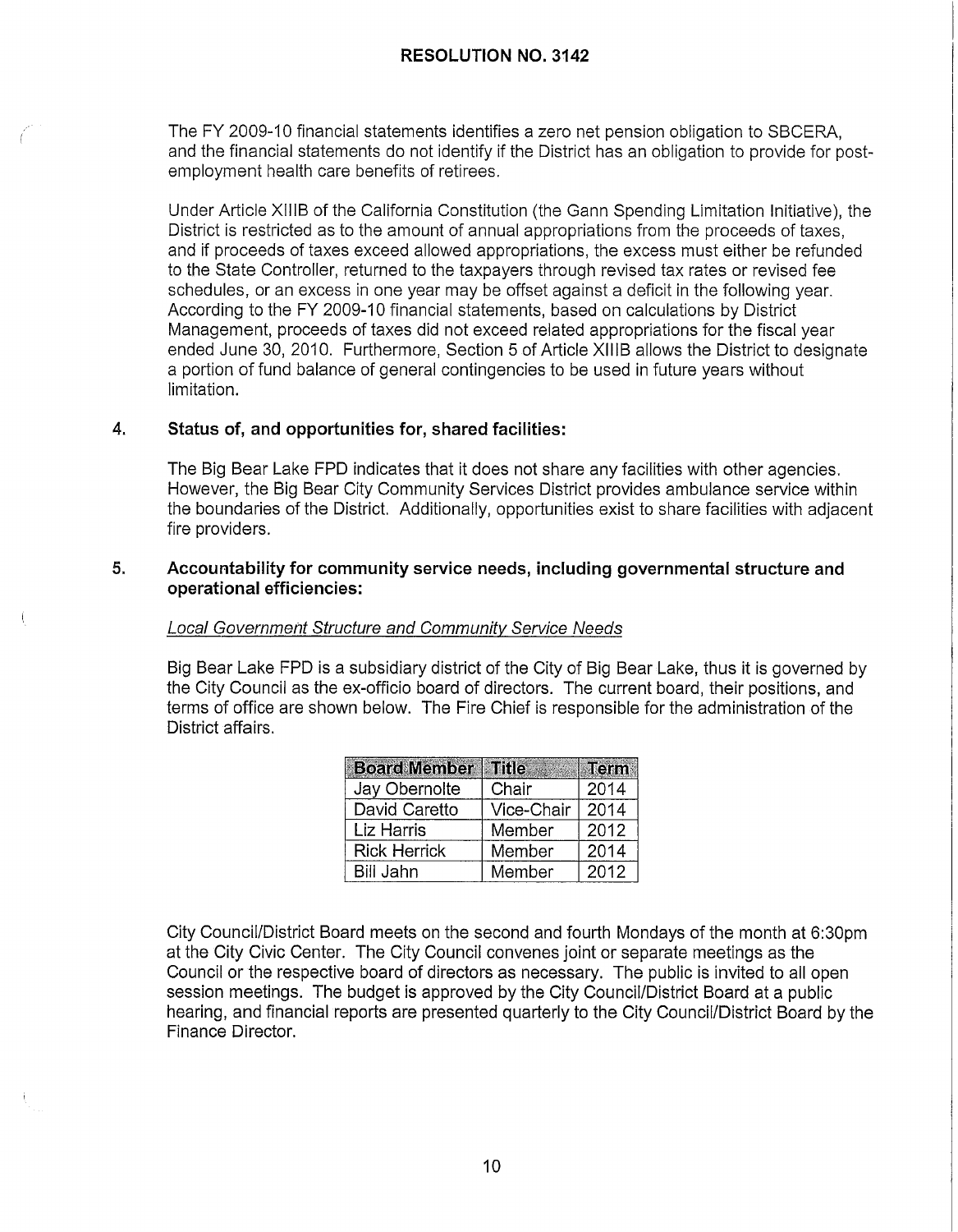# Operational Efficiencies

Operational efficiencies are achieved through the following:

- Big Bear Lake FPO, CSD, and County Fire have pooled resources and jointly operate a vegetation chipping program that is free to those who reside in the Bear Valley.
- The District's funds are pooled with the City of Big Bear Lake's cash and investments in order to generate optimum interest income.
- The District is a member of California Joint Power Insurance Authority (CJPIA) for general liability and worker's compensation insurance.
- The District has been allowed to participate in the San Bernardino County Employees' Retirement Association ("SBCERA"). SBCERA is a cost-sharing multiple-employer defined benefit pension plan operating under the California Employees Retirement Act of 1937. A review of the most recently available audit identifies a zero net pension obligation.
- The District recently transferred its dispatch provider to Confire joint powers authority. This is a fully computer aided dispatch vendor.

# Government Structure Options

There are two types of government structure options:

- 1. Areas served by the agency outside its boundaries through "out-of-agency" service contracts;
- 2. Other potential government structure changes such as consolidations, reorganizations, dissolutions, etc.

# Out-of-Agency Service Agreements:

Currently Big Bear Lake FPO has automatic aid and mutual aid agreements with the CSD, Arrowbear Park Fire Protection District, Crest Forest Fire Protection District, U.S. Forest Service, and County Fire. The Big Bear Lake FPO also provides emergency services to areas outside its jurisdictional boundaries.

# Government Structure Options:

The State has published advisory guidelines for LAFCOs to address all of the substantive issues required by law for conducting a service review, which were adopted by San Bernardino LAFCO as its guidelines in May of 2003. The Guidelines address 49 factors in identifying an agency's government structure options. Themes among the factors include but are not limited to: more logical service boundaries, elimination of overlapping boundaries that cause service inefficiencies, economies of scale, opportunities to enhance capital improvement plans, and recommendations by a service provider. The following scenarios are not being presented as options for the Commission to consider for action as a part of this service review. Rather, a service review should address possible options, and the following are theoretical scenarios for the community to consider for the future. Movement towards these scenarios would include, but not be limited to, a plan for service, fiscal impact analysis, and any other required studies.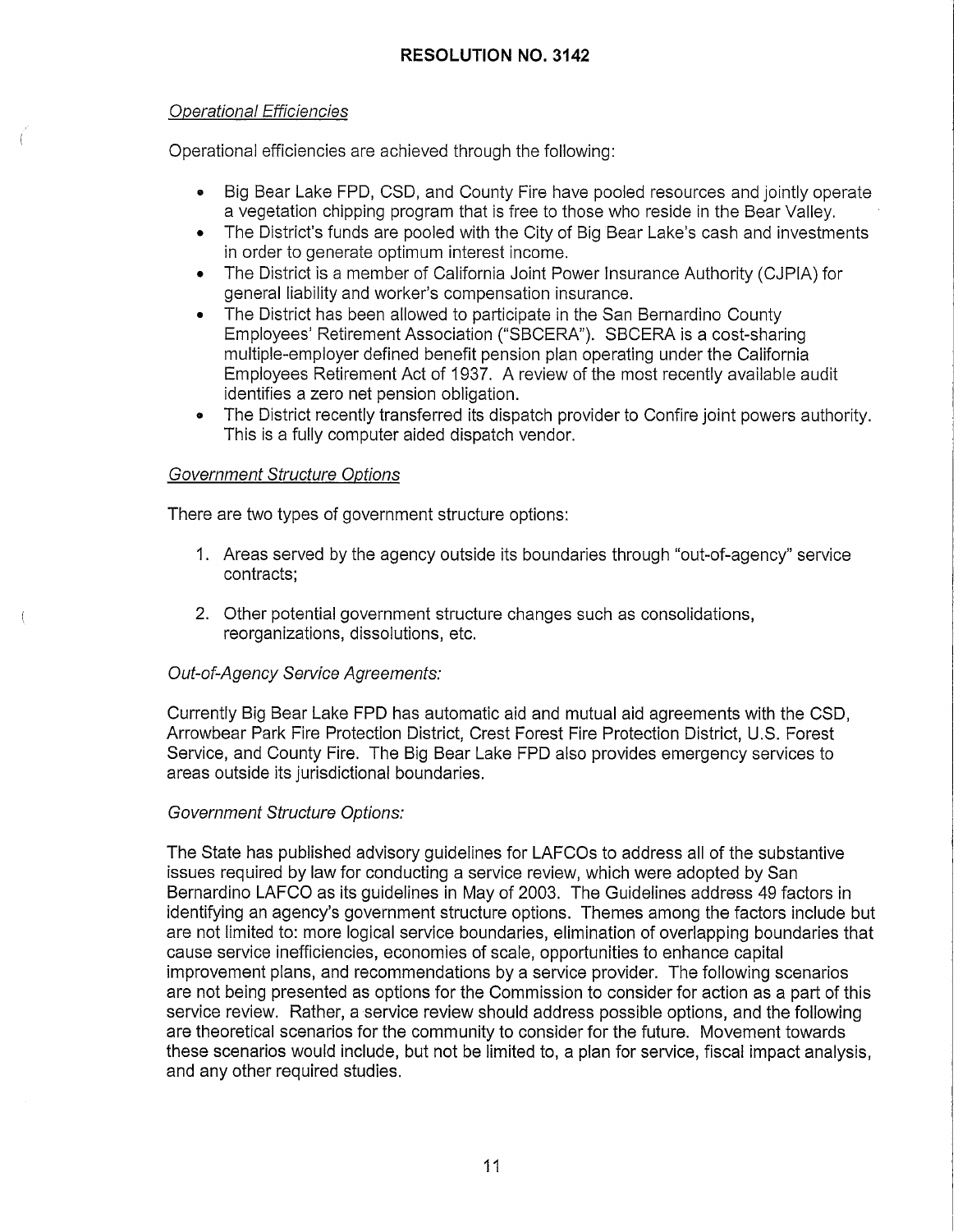- A single valley-wide agency as responsible entity. There are benefits to regionally providing services such as fire protection through a single entity such as the transfer of existing revenue streams to the larger fire entity for regional use, the standing army concept to respond to emergencies, and potential economies of scale that could be achieved. However, assumption of ambulance transport services by an agency other than the CSO would require ICEMA authorization. Without support from all affected agencies this option would not be achievable.
	- o For example, reorganization could take place to return Big Bear Lake FPO to an independent district, annex the entire unincorporated Bear Valley area, and become the sole agency responsible for fire protection, emergency medical response and paramedics, and ambulance service in the valley.
	- o Alternatively, the responsibility of fire protection and emergency services currently provided by Big Bear Lake FPO and the CSO could become the responsibility of County Fire and its Mountain Service Zone.

In the discussion of this option, the Commission continues to support the establishment of a single fire provider for the Bear Valley community. The consideration of the option of annexation of this territory to County Fire and the transfer of the existing property tax for support for these operations from the District has additional issues. It has been indicated to LAFCO that such an option would require the pledging of additional revenues for the funding of service. The Commission would question such an action for the CSO area given that during the reorganization of County Fire (LAFCO 3000), the property tax revenues generated within each of the independent fire providers in unincorporated areas derived by CSA 70 was transferred to County Fire. Below is the chart which was included in the September 2007 staff report for LAFCO 3000 outlining this distribution.

|                                                  | SUMMARY OF REVENUE ALLOCATED TO CSA 70* |                                                   |                           |              |        |  |
|--------------------------------------------------|-----------------------------------------|---------------------------------------------------|---------------------------|--------------|--------|--|
|                                                  | Prepared by Bob Wright 2/27/07          |                                                   |                           |              |        |  |
|                                                  | Assessed                                |                                                   |                           | Independent  |        |  |
|                                                  | Value in                                | 1% General                                        | <b>CSA 70</b><br>District |              |        |  |
|                                                  | CSA 70                                  | Tax Levy                                          | Revenue                   | Revenue      | # TRAs |  |
| <b>Crest Forest Fire Protection District</b>     |                                         | 1,368,861,644 13,688,616.44                       | 323,282.27                | 3,248,324.64 | 52     |  |
| <b>Chino Valley Independent Fire District</b>    | 438,657,966                             | 4,386,579.66                                      | 111, 192.51               | 644,285.16   | 21     |  |
| Apple Valley Fire Protection District            | 919,969,619                             | 9,199,696.19                                      | 261,868.80                | 914,490.28   | 90     |  |
| <b>Barstow Fire Protection District</b>          |                                         | 271,329,791 2,713,297.91                          | 59,506.45                 | 663,640.71   | 25     |  |
| Rancho Cucamonga Fire Protection District        | 92,986,681                              | 929,866.81                                        | 24.993.45                 | 117,115.79   | 13     |  |
| <b>Arrowbear Park County Water District</b>      | 109,185,352                             | 1,091,853.52                                      | 29.580.76                 | 224,409.90   | 2      |  |
| Running Springs County Water District            | 530,926,431                             | 5,309,264.31                                      | 134,376.95                | 1,450,365.16 | 19     |  |
| Big Bear Lake Fire Protection District           | 11,153,693                              | 111.536.93                                        | 2,886.69                  | 18,388.82    | 2      |  |
| <b>Big Bear City Community Services District</b> | 1,886,320,591                           | 18,863,205.91                                     | 532,325,71                | 1,725,718.60 | 17     |  |
| Morongo Valley Community Services District       | 200,630,602                             | 2,006,306.02                                      | 52,124.25                 | 363,395.32   | 21     |  |
| <b>Twentynine Palms Water District</b>           | 1,162,534                               | 11,625.34                                         | 388.27                    | 0.00         | 4      |  |
| Yermo Community Services District                | 78,014,587                              | 780,145,87                                        | 25.277.40                 | 78,008.05    | 8      |  |
| <b>Daggett Community Services District</b>       | 23,336,338                              | 233,363.38                                        | 6,439.71                  | 55,730.25    | 16     |  |
| <b>Newberry Community Services District</b>      | 161, 113, 077                           | 1,611,130.77                                      | 52,174.36                 | 162,401.48   | 14     |  |
| <b>Baker Community Services District</b>         | 37,565,171                              | 375,651.71                                        | 11,182.79                 | 66,264.78    | 1      |  |
|                                                  |                                         | 6, 131, 214, 077 61, 312, 140. 77 1, 627, 600. 37 |                           | 9.732.538.85 | 305    |  |
| REMAINING UNINCORPORATED AREA                    |                                         |                                                   | 4,534,982.00              |              |        |  |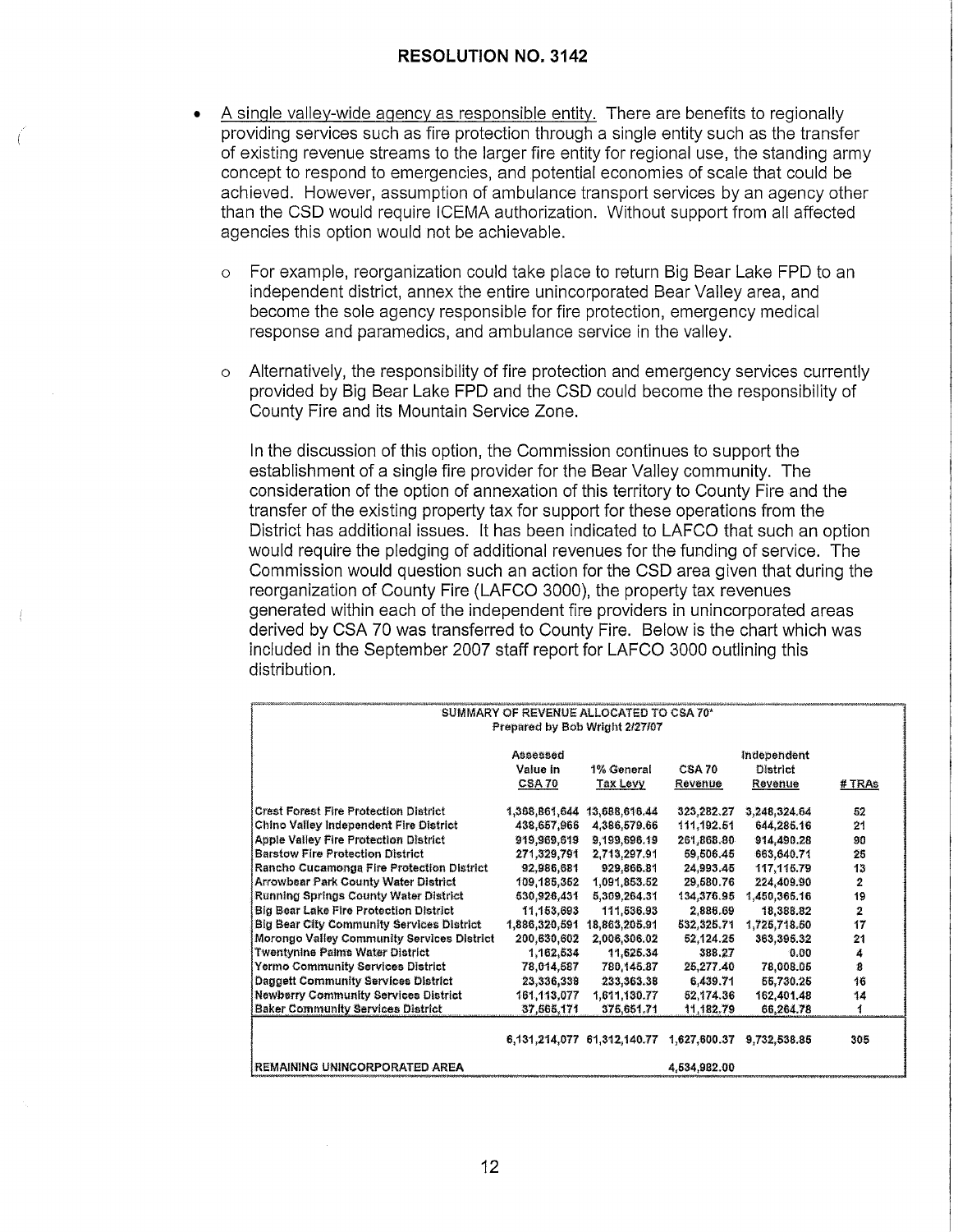Contracting with County Fire for fire protection does not provide access to these administration funds; however, annexation would.

• Consolidation of Big Bear Lake FPO and CSD fire and emergency medical services. Efforts toward consolidation of fire related activities have been unsuccessful since 1979; however, there is a history of cooperative efforts. Big Bear Lake FPO and the CSD are currently considering functional consolidation, joint operations, and/or contracting for services due to economic circumstances, most notably a budget deficit in Big Bear Lake FPO. At the outset, joint operations do not mean full unification; possibly just cost sharing to start. Both fire chiefs have collaborated on development of a consolidation plan based on three phases that was first discussed at a joint workshop on February 22, 2011. Phase 1 would integrate the administrative functions, Phase 2 the operations, and Phase 3 would consolidate the organizations. Should Phase 1 not work, then a return to current operations would occur.

According to the joint staff report prepared by both fire chiefs for the joint meeting, consolidation of fire protection and emergency medical services between Big Bear Lake FPO and the CSD has been addressed a number of times in the past, most recently about five years ago. Although true consolidation has not occurred, the two fire agencies currently function through joint operations. The two agencies are dependent upon resources from the other to manage any significant emergency incident or concurrent calls.

Further, recently, the two fire agencies have jointly formalized duty officer responsibilities, mirror each other's emergency response matrixes as much as possible, share public information officer services, and have consolidated wood shake/shingle roof replacement and fire fuels reduction, both operationally and administratively. Due to economic conditions, collaborating is a high priority. An operational advantage of unified services is a single set of policies under one leadership. It may allow for deployment adjustments that could increase staffing at different locations as needed or staff a paramedic ambulance within the boundaries of the City.

Both agencies returned on June 7 to a joint meeting to consider a report on consolidation (copy included as a part of Attachment #4). As an outgrowth of the June 7 meeting, on July 13 the Big Bear Lake FPO appointed the CSD fire chief as the Big Bear Lake FPO interim fire chief, in addition to his full-time assignment with CSD. This has been memorialized through a contract between the agencies allowing for a shared fire chief. The fire chief will remain employed with the CSD and is Big Bear Lake FPD's interim fire chief until a decision is made to contract, consolidate, or remain a separate fire district.

In essence, the agencies have entered Phase I. Phase I consolidates and restructures administrative services currently provided separately by both departments. A single fire chief will guide administration, fire prevention, operations, and support services for both Big Bear City and Big Bear Lake. It is anticipated that this phase will encompass approximately 12 months; however the time frame could be extended. During Phase I, the focus will be on refining management and administrative personnel responsibilities; standardizing policies and procedures; implementing training procedures; and improving fire prevention operations.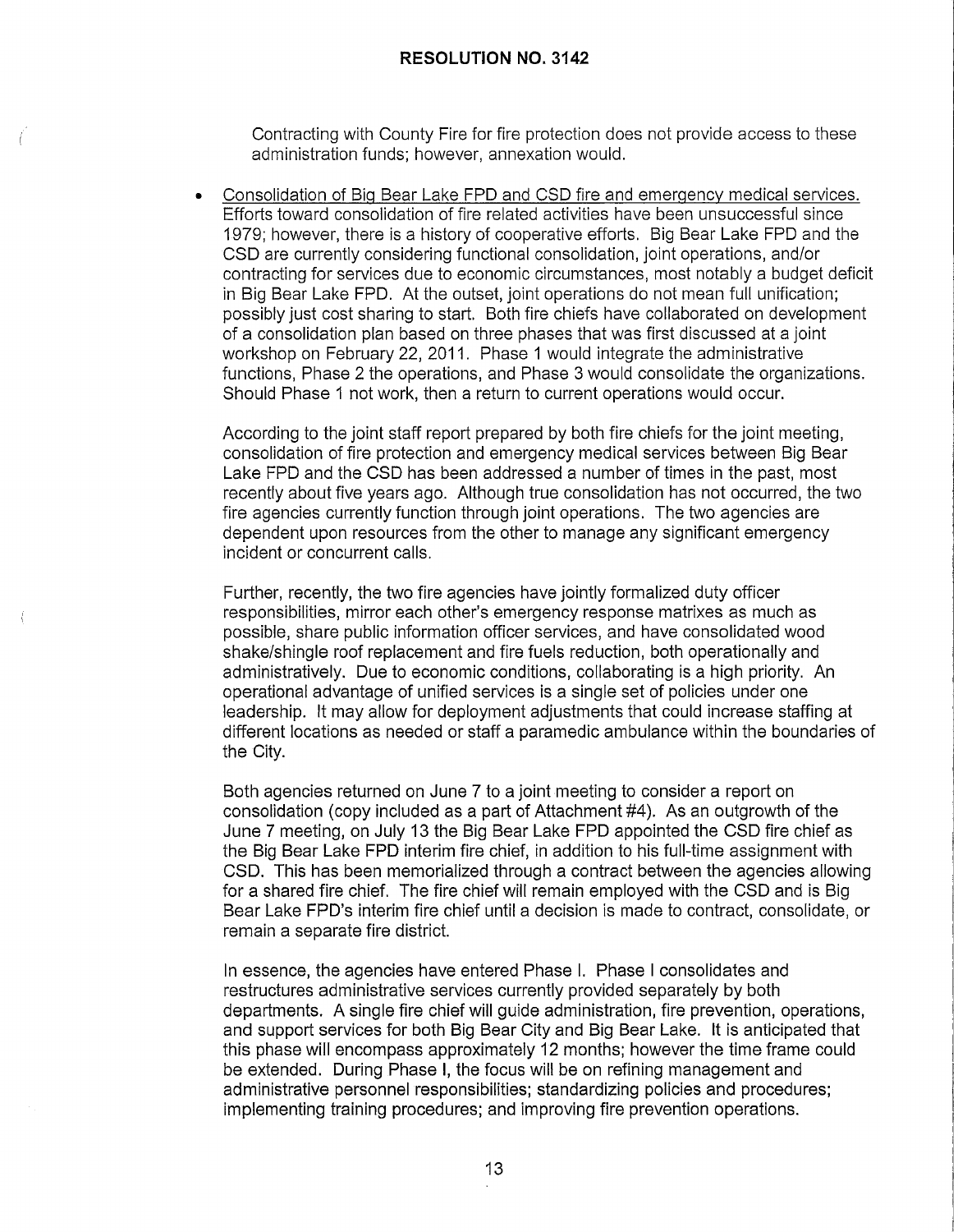- Dissolution of the Big Bear Lake FPO with the City as the successor. The City could dissolve its fire subsidiary district and become directly responsible for providing fire protection services. This would remove a layer of government within the community and would transfer territory outside the City boundaries to County Fire for further protection.
- **<sup>e</sup>**Maintenance of the status quo. This scenario retains the existing fire structure for the Bear Valley community with the inherent cooperation amongst fire entities that currently exists.

In reviewing these options, consolidation of the Big Bear Lake FPO and the CSD fire function is presently viable. Due to the current economic circumstances the ongoing and increased sharing of responsibilities and information, as noted above, a reorganization of fire protection and emergency medical response in the Bear Valley is warranted in the future. The timing of such a change is being worked out through a contract between entities and the Commission commends the agencies for working toward a more cost efficient and effective provision of this crucial service to the mountain community.

**WHEREAS,** the following determinations are made in conformance with Government Code Section 56425 and local Commission policy:

#### **1. Present and Planned Uses:**

The Big Bear Lake FPD's boundaries generally correspond to the City's sphere of influence boundaries except for approximately 640 acres of additional forest land. The breakdown in land use designation include approximately 42% Single-Family Residential, 6% Multiple Family Residential, 12% Commercial and/or Industrial, 2% Public Facilities, and 6% Open Space, all of which are in the City's boundaries. Within the County's jurisdiction, 12% is designated as RC and the remaining 25% is designated by the County as Floodway.

Within the District, majority of the development has been single family housing units. The 2010 Census identifies that from 2000 to 2010, total housing units increased by 11.5% while occupied units decreased by 6.7% and the vacancy rate increased by 18.2%. The foreclosure of 541 homes represents 5.7% of the household units within the District has been in foreclosure since 2004. Even with the current economic conditions, the long-term population trend remains - the District is also projected to experience 39% growth through 2035.

Of the 250 acres being added to the District's sphere of influence, 64% is designated as RL-40 (Rural Living, 40 acres minimum) and the remaining 36%, which is the lake portion of the sphere expansion area, is designation as Floodway.

#### **2. Present and Probable Need for Public Facilities and Services:**

The Big Bear Lake FPD provides Fire Protection Services (structural and wildland), Emergency Medical Service, Ice Rescue, Public Safety and Self Help Education, Fire Prevention and Fire Code Enforcement, Hazardous Material Emergency Response - Operational Level, and other services related to the protection of lives and property.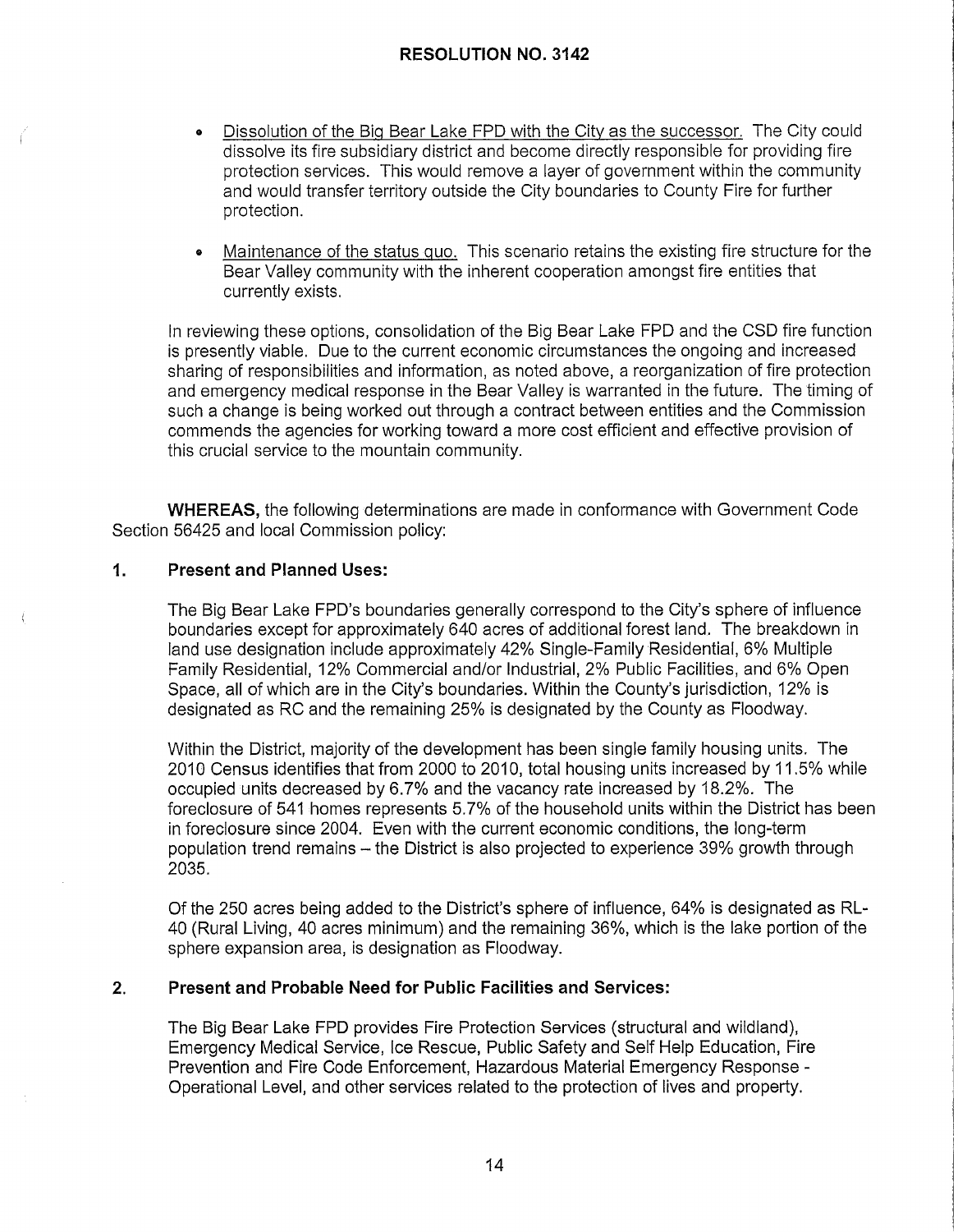The District's budget provides for the operation and maintenance of:

- One 24-hour staffed headquarters fire station
- Two outlying Paid Call fire stations
- Three first-line fire engines
- One ladder truck
- One quick attack (brush patrol) unit
- One heavy rescue
- One rescue squad
- Five utility/staff vehicles

With regard to staffing levels, the District has a Fire Chief, an Assistant Fire Chief, two Administrative Secretaries, sixteen suppression personnel assigned to three shifts, Fire Prevention Officer, an allocation for twelve Paid Call Firefighters to better assist Suppression personnel during emergencies. Paid Call Firefighters receive weekly training drills and rotate through weekend shifts for additional training and experience. On July 13 the Big Bear Lake FPO appointed the CSD fire chief as the Big Bear Lake FPO interim fire chief, in addition to his full-time assignment with CSD. This has been memorialized through a contract between the agencies allowing for a shared fire chief. The fire chief will remain employed with the CSD, is Big Bear Lake FPD's interim fire chief until a decision is made to contract, consolidate, or remain a separate fire district, and the agencies will divide up the financial obligations for his service.

District stations include one full time headquarters station (Station 281) and two paid call outlying stations (Stations 282 & 283). The paid call stations were renovated in 1994, following the 1992 earthquake, and are listed in good condition. Station 281 contains the District's administration and is the primary response station.

#### **3. Present Capacity of Public Facilities and Adequacy of Public Services:**

The Big Bear Lake FPO is configured in three Fire Management Areas broken into Fire Demand Zones within each management area. Each Fire Management Area is represented by the location of each station. Fire suppression consists of three shifts with five personnel per shift. First call equipment is deployed to deliver initial fire attack and Emergency Medical Services within four to six minutes approximately 70 percent of the time. Annual call volume has increased significantly through the years, with an average response time of five to six minutes from receipt of alarm.

The District responds with fire apparatus to all reported medical emergencies and rescue situations. All firefighters assigned to fire apparatus are certified as emergency medical technicians. These individuals respond along with paramedic ambulances to medical service requests. The District responds to more medical aid service requests than any other type of call, which is typical for fire agencies. In 2010, the District responded to 1,757 calls. The median response time was 6.1 minutes and the mean response time was 7.0 minutes. The vast majority of situations were for emergency medical services, not including vehicle accidents with injuries. According to the District, while it expects to experience increased call volume, the current infrastructure (number of stations and apparatus) will support the corresponding increase in demand for service; however, there will be a need to increase staffing levels to meet the increased call volume.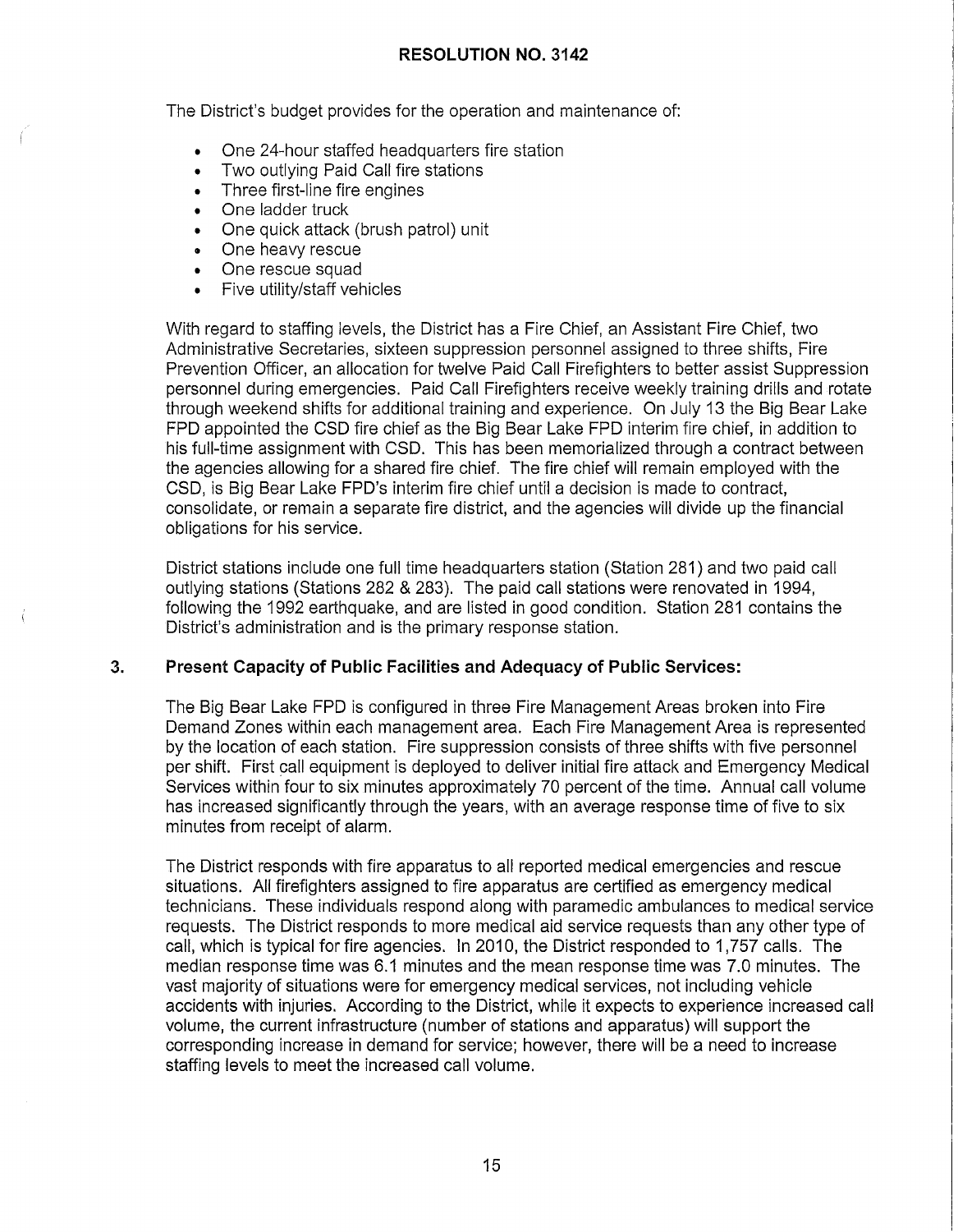Currently through automatic aid and mutual aid agreements with the CSD, U.S. Forest Service, and County Fire, Big Bear Lake FPO also provides emergency services to areas outside its jurisdictional boundaries.

At this time, the District meets the needs of the area it serves. However, due to the economic downturn and the decline in assessed property values, the property tax levy available to fund the cost of operations has been reduced. As a result, both the District and the CSD are currently considering options for service including consolidation or contracting for services.

# **4. Social and Economic Communities of Interest:**

The City is the core of the social and economic community of interest for the District. In addition, the entirety of the District is within the Bear Valley Unified School District, which is a regional entity servicing the Bear Valley community providing for a larger social unit for the eastern Mountain region.

Economic communities of interest include the two ski resorts (Bear Mountain and Snow Summit), Big Bear Lake itself and the recreational activities supported by the lake, as well as the commercial activities around the lake area, the Village, and along Big Bear Boulevard (State Highway 18).

# **5. Additional Determinations**

*i*  !

- As required by State Law notice of the hearing was provided through publication in a newspaper of general circulation, The San Bernardino Sun. Individual notice was not provided as allowed under Government Code Section 56157 as such mailing would include more than 1,000 individual notices. As outlined in Commission Policy #27, inlieu of individual notice the notice of hearing publication was provided through an eighth page legal ad.
- As required by State law, individual notification was provided to affected and interested agencies, County departments, and those agencies and individuals requesting mailed notice.
- Comments from landowners/registered voters and any affected agency have been reviewed and considered by the Commission in making its determinations.

**WHEREAS,** pursuant to the provisions of Government Code Section 56425(i) the range of services provided by the Big Bear Lake FPO shall be limited to the following:

# **FUNCTIONS SERVICES**

Fire Protection Structural, watershed, suppression, prevention, rescue, first aid

**WHEREAS,** having reviewed and considered the findings as outlined above, the Commission determines to expand the Big Bear Lake FPD's sphere of influence by approximately 250 acres and affirms the balance of its existing sphere of influence.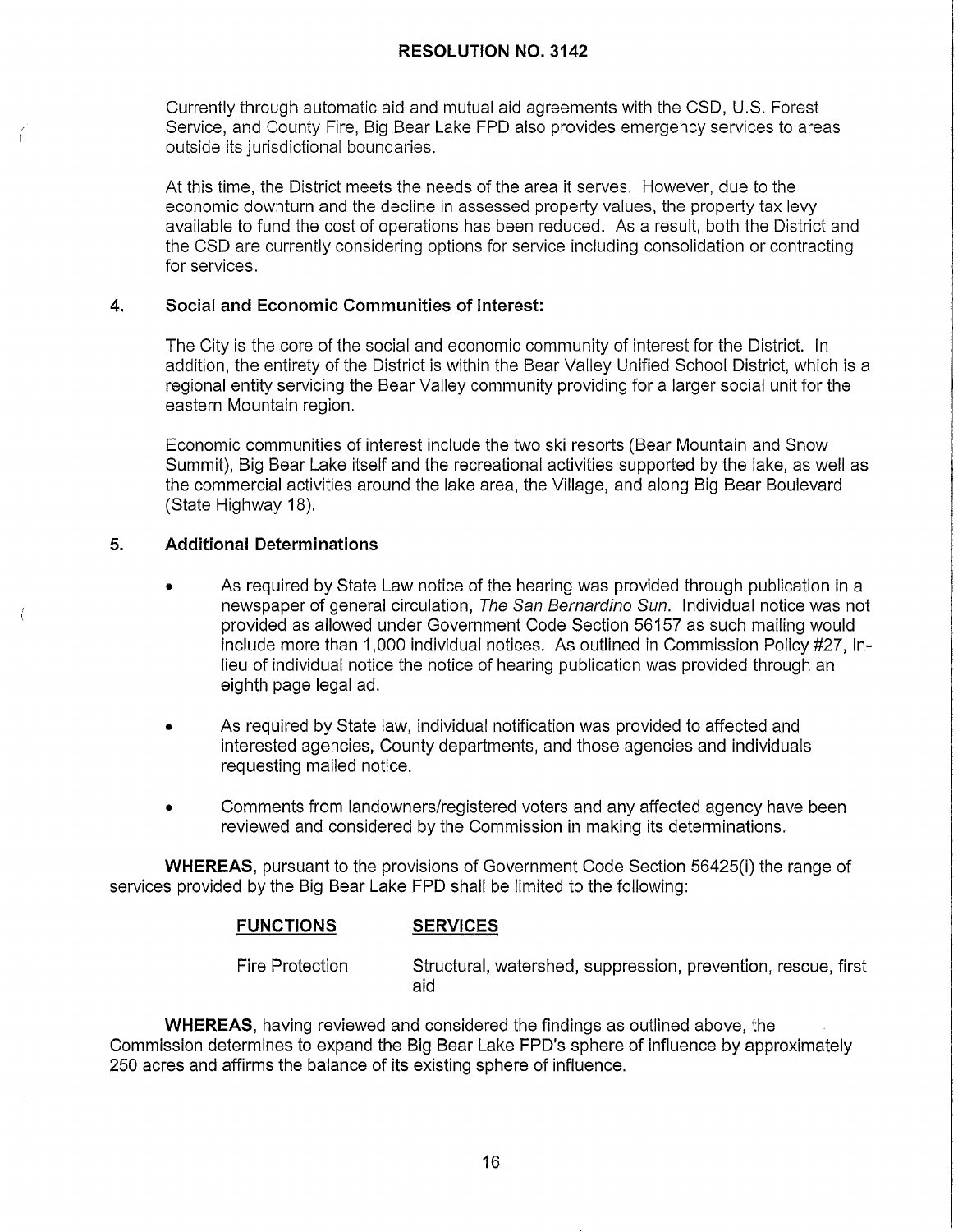**NOW, THEREFORE, BE IT RESOLVED** by the Local Agency Formation Commission of the County of San Bernardino, State of California, that this Commission shall consider the territory shown on the map attached as Exhibit "A" as being within the sphere of influence of the Big Bear Lake FPD; it being fully understood that establishment of such a sphere of influence is a policy declaration of this Commission based on existing facts and circumstances which, although not readily changed, may be subject to review and change in the event a future significant change of circumstances so warrants;

**BE IT FURTHER RESOLVED** that the Local Agency Formation Commission of the County of San Bernardino, State of California, does hereby determine that the Big Bear Lake FPO shall indemnify, defend, and hold harmless the Local Agency Formation Commission of the County of San Bernardino from any legal expense, legal action, or judgment arising out of the Commission's designation of the modified sphere of influence, including any reimbursement of legal fees and costs incurred by the Commission.

**THIS ACTION APPROVED AND ADOPTED by the Local Agency Formation Commission of the County of San Bernardino by the following vote:** 

| AYES:        | <b>COMMISSIONERS:</b>      | Bagley, Coleman, Cox, Curatalo, Mitzelfelt,<br><b>Rutherford, Williams</b> |
|--------------|----------------------------|----------------------------------------------------------------------------|
| <b>NOES:</b> | <b>COMMISSIONERS: None</b> |                                                                            |
| ABSENT:      |                            | COMMISSIONERS: McCallon (Williams voting in his stead)                     |
|              |                            |                                                                            |

**STATE OF CALIFORNIA** )

**COUNTY OF SAN BERNARDINO** )

I, KATHLEEN ROLLINGS-McDONALD, Executive Officer of the Local Agency Formation Commission of the County of San Bernardino, California, do hereby certify this record to be a full, true, and correct copy of the action taken by said Commission, by vote of the members present, as the same appears in the Official Minutes of said Commission at its meeting of September 28, 2011.

**SALAMANARA E CARDA A TITULADA**<br>SALAMATION A TITULA FORMATION September 29, 20 DATED: OLLINGS-McDONAL Executive and the country ்ecofficer

) **ss.**